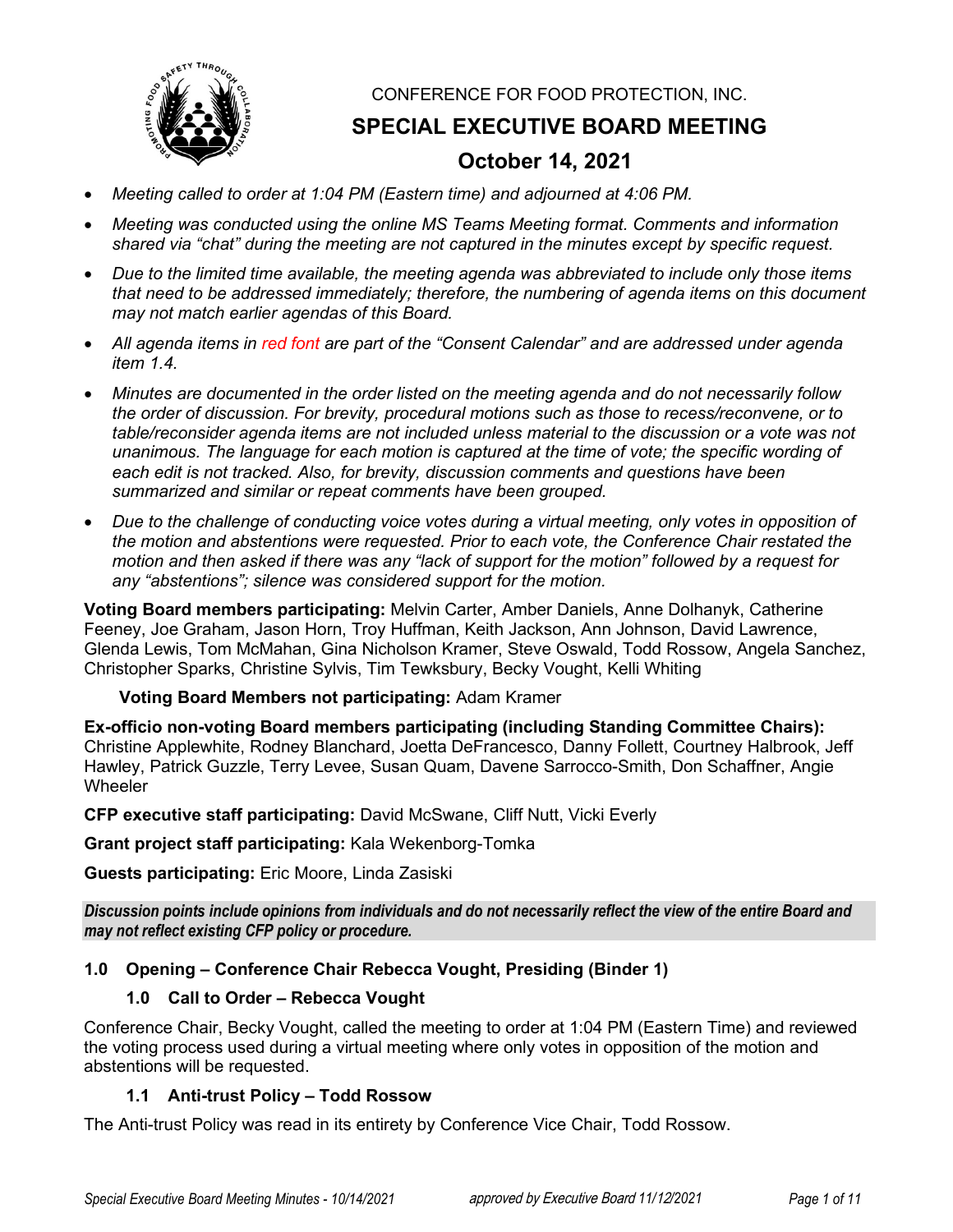# **1.2 Roll Call / Acknowledgement of Board Members – Becky Vought and Todd Rossow**

Board members were allowed time to provide a brief introduction during the roll call.

## **1.2.1 Acknowledgement of Guests**

See list of meeting participants above for guests.

## **1.3 Agenda Review – Opportunity to add new items or move items forward**

**1.3.1 Consent Calendar** – *All agenda items in red font are approved with a single motion. Any Board Member may request that a specific agenda item be extracted*  from the Consent Calendar; doing so means that item is discussed separately at *the point indicated on this agenda.*

A CFP membership table created by the Executive Assistant was a late addition to the Consent Calendar providing an overview of constituency representation and non-renewal attrition.

Discussion:

- A question was raised how the attrition rate was calculated. Vicki Everly provided the following explanation after the meeting:
	- $\checkmark$  The attrition rate for each constituency was calculated by dividing the total number of members in that constituency who had not yet renewed their CFP membership by the number of members in that constituency from September 2019. The date of September 2019 was selected as that was just before registration for the 2020 Biennial Meeting began with automatic membership for the new biennium, so it was deemed to provide an accurate number representing the 2018-2020 biennium membership.
	- $\checkmark$  Attrition percentages are based on the same members opting to not renew their membership; it is not based on aggregate numbers comparing 2019 to 2021.

# **1.4.1a Extraction of Consent Calendar item(s)**

There were no Consent Calendar items extracted.

## **1.4.1b Approval of Consent Calendar items**

**Action Item** Motion to approve the Consent Calendar items indicated on the agenda in red font and the addition of the membership table. (Johnson/Lawrence) Above motion passed by unanimous consent with no opposition and no abstentions.

## **1.4 Board Meeting Minutes, August 17 and 20, 2021 – (previously approved via E-ballot)**

Minutes of the most recent Board meeting (August 2021) were previously approved by e-vote and affirmed by consent (see agenda item 1.4.1b).

## **1.4.1 Summary of Board E-votes taken since the August 2021 Board Meeting**

E-vote summary approved by consent motion (see agenda item 1.4.1b).

## **1.5 Executive Staff Report**

## **1.5.1 Executive Treasurer – Cliff Nutt, Budget Review**

Cliff Nutt, Executive Treasurer, provided a brief overview of his report and a review of the proposed 2022-2023 budget. A transition to Wild Apricot for membership software is anticipated and costs of that transition are included.

Cliff announced his intention to step down as Executive Treasurer after the 2023 Biennial Meeting.

Discussion:

- Terry Levee, Finance Committee Chair, stated that he had worked with Cliff via email to fulfill the Finance Committee charge to assist with the budget.
- A question was raised if the line item for bonuses is includes all staff. Current staff service agreements run through September 2022, but this budget goes through 2023. Clarification was made that the line item for staff bonuses included a bonus for the service agreement ending in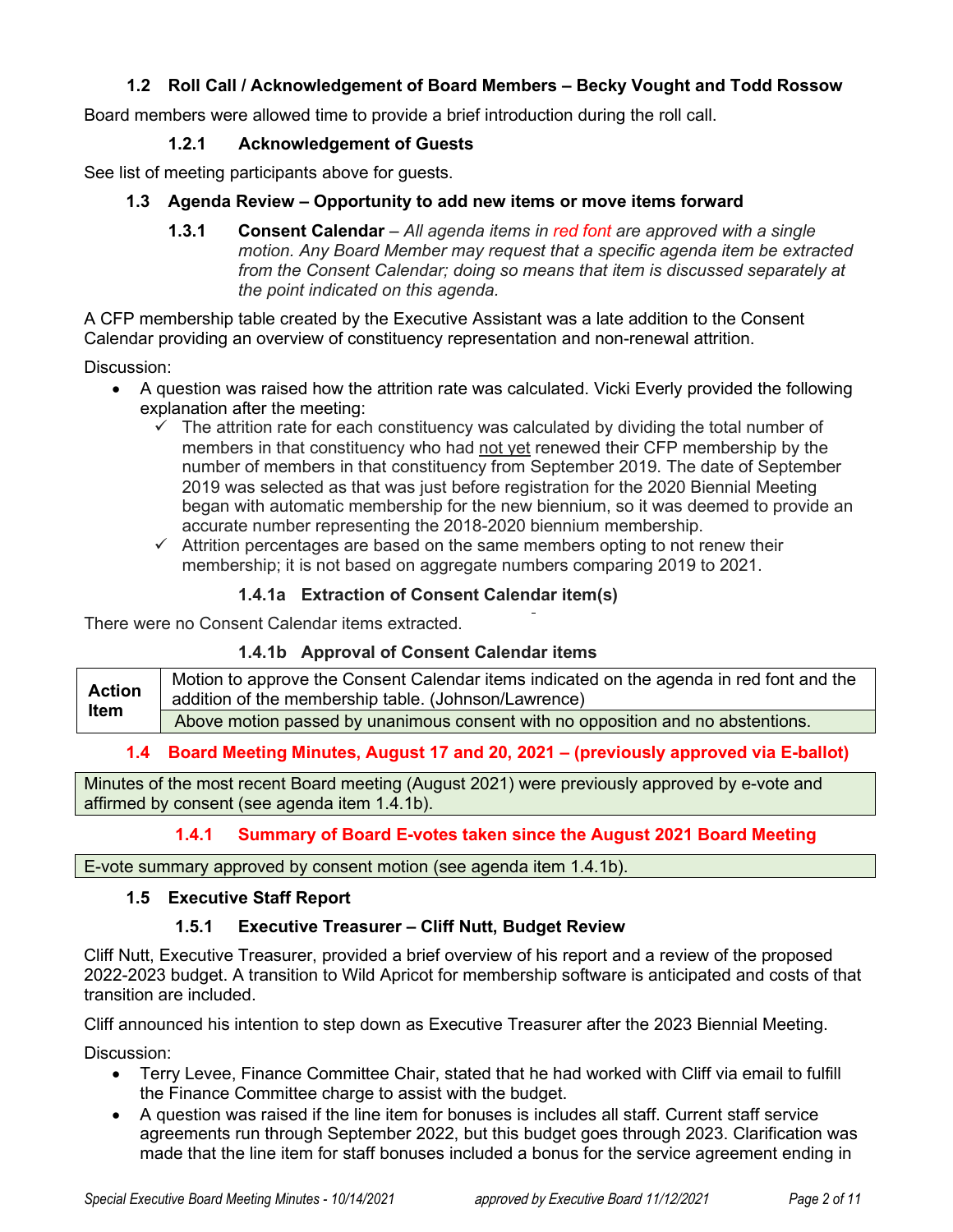2022 along with possible bonuses for the gap year of 2022-2023. An extensive amount of extra work was required from staff due to the late cancellation of the in-person biennial meeting and reworking the event into a virtual format.

 $\checkmark$  The Compensation Committee needs to reconcile the contract years versus the budget years as the current service agreements do not match the new odd-year meeting cycle.

| <b>Action</b><br><b>Items</b> | Motion to acknowledge the Treasurer's report, approve the budget for 2022-2023, and<br>charge the Compensation Committee with what is needed to cover the executive staff<br>contracts/service agreements and bonuses between 2022-2023. (Johnson/Dolhanyk) |
|-------------------------------|-------------------------------------------------------------------------------------------------------------------------------------------------------------------------------------------------------------------------------------------------------------|
|                               | Above motion passed by unanimous consent with no opposition and no abstentions.                                                                                                                                                                             |
|                               | $\Box$ Compensation Committee charged with completing tasks related to reconciling the<br>executive staff contracts/service agreements and bonuses with the odd-year biennial<br>meeting cycle.                                                             |

## **1.5.2 Executive Director – Dave McSwane, Report on CFP Biennial Meeting and Survey**

Dave McSwane, Executive Director, provided a verbal summary of the highlights of the post Biennial Meeting survey results contained in the Executive Director's report. He stated that full survey results with all comments can be provided on request. Detailed survey information will be shared with the appropriate CFP committees as they make plans for the 2023 Biennial Meeting. 133 attendees responded to the survey.

Discussion:

- Some responders indicated a request to see how individual Council members had voted on specific motions, expressing disappointment that the voting platform did not provide that information. Straw polls using Zoom provided audience feedback where the Meeting Pulse platform provided only a tally of the final votes to the audience It was noted that in-person Council sessions normally use a verbal vote on motions and the ability to see each person's vote is also not possible.
- The survey did not ask about interest in using a hybrid model for future biennial meetings (i.e., availability of livestreaming in-person meetings). Although a hybrid meeting is possible, the concern is that it could have a negative financial impact on the 2023 Biennial Meeting because we are contractually obligated to provide an agreed-upon number of hotel room nights. However, it could be considered when negotiating a hotel venue contract for 2025 and beyond.
- We need to ensure that new regulatory attendees are aware of the availability of stipend funding to help offset expenses.
- Discussion was held regarding feedback of Issue presentation and registration fees. Long-term attendees who submit their Issue year after year may forgo attending in person if we go to a hybrid event. In addition, it could create financial concerns for CFP if we proceed with a no registration fee for virtual attendance or issue presentation.

| <b>Action</b> | Motion to acknowledge the Executive Director's report. (Oswald/Johnson)         |
|---------------|---------------------------------------------------------------------------------|
| Item          | Above motion passed by unanimous consent with no opposition and no abstentions. |
|               |                                                                                 |

| <b>Action</b><br><b>Items</b> | Motion to take the post Biennial Meeting survey results and charge the Strategic Planning<br>Committee, Finance Committee, and Program Committee to provide suggestions for the<br>upcoming 2023 Biennial Meeting no later than the April 2022 Board meeting. (Nicholson<br>Kramer/Jackson) |
|-------------------------------|---------------------------------------------------------------------------------------------------------------------------------------------------------------------------------------------------------------------------------------------------------------------------------------------|
|                               | Above motion passed by unanimous consent with no opposition and no abstentions.                                                                                                                                                                                                             |
|                               | $\Box$ Full survey results to be provided to the Strategic Planning Committee, Finance                                                                                                                                                                                                      |
|                               | Committee, and Program Committee.<br>$\Box$ Strategic Planning, Finance, and Program Committees to provide suggestions for the                                                                                                                                                              |
|                               | 2023 Biennial Meeting to the Board no later than the April 2022 Board meeting.                                                                                                                                                                                                              |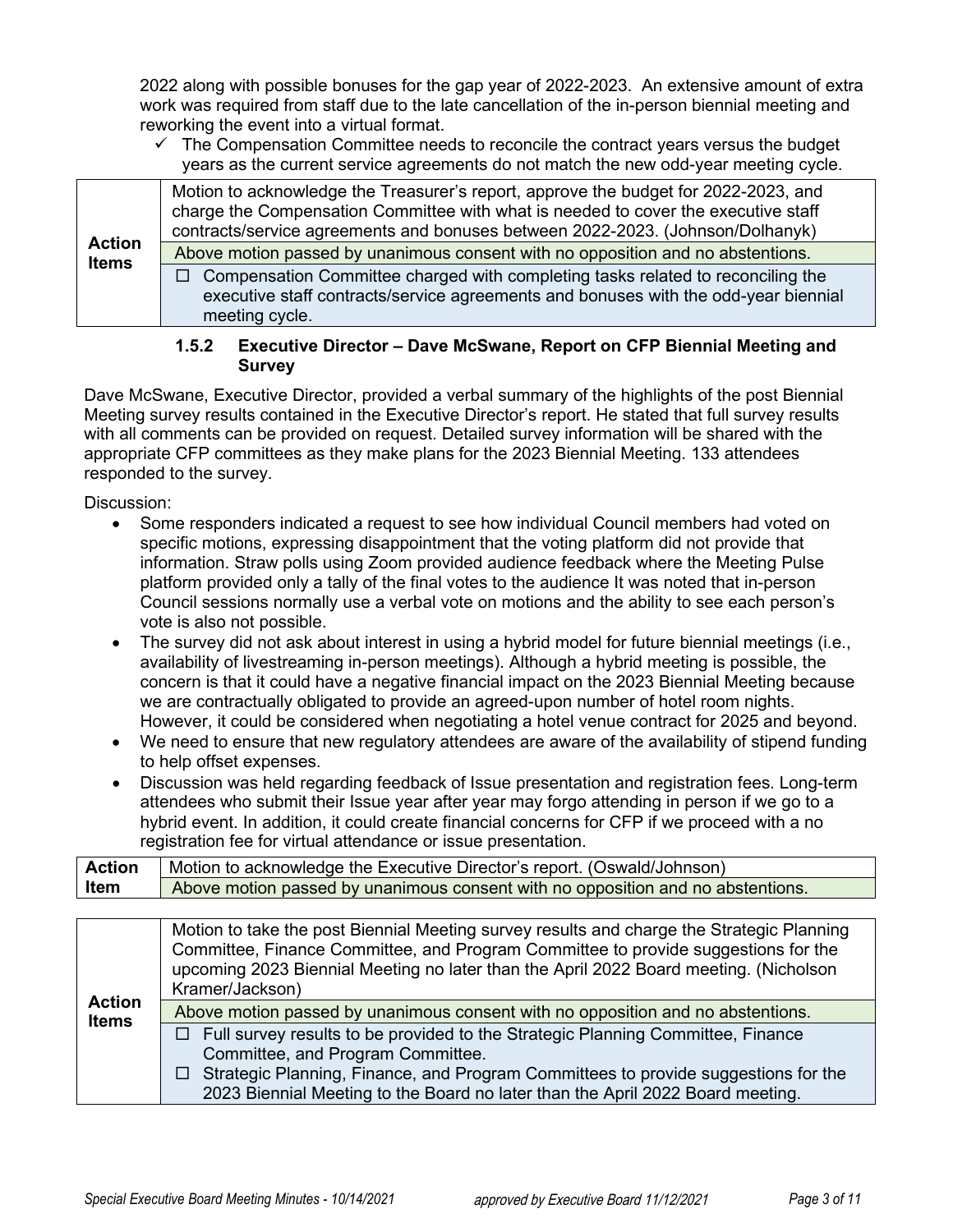# **1.6 NACCHO-CFP Retail Food Safety Collaborative Grant Project – Kala Wekenborg-Tomka**

# **1.6.1 Collaborative Grant Project Update for year 2**

Kala Wekenborg-Tomka, Research Project Leader, provided a verbal overview of Collaborative activities. The following summary was provided by Kala following the Board meeting:

## *Objective 1: Food Code Adoption Toolkit*

This is the Collaborative's objective to develop a national Food Code adoption strategy and provide tools and resources to our regulatory partners to support these efforts. The Collaborative's Food Code Adoption Toolkit Workgroup, led by Brenda Bacon, developed the toolkit that can be found on the Collaborative webpage at [https://www.retailfoodsafetycollaborative.org/tools/national-food-code](https://www.retailfoodsafetycollaborative.org/tools/national-food-code-adoption-toolkit/)[adoption-toolkit/.](https://www.retailfoodsafetycollaborative.org/tools/national-food-code-adoption-toolkit/) The workgroup will continue to refine the toolkit using surveys on use of the toolkit. Additional statements and letters of support for adopting the most recent version of the FDA Food Code are being solicited from regulatory programs, industry organizations and members, associations, academia, and agencies around the country. The Collaborative has posted an interactive Food Code Adoption Map at [https://www.retailfoodsafetycollaborative.org/interactive](https://www.retailfoodsafetycollaborative.org/interactive-food-code-adoption-map-released/)[food-code-adoption-map-released/.](https://www.retailfoodsafetycollaborative.org/interactive-food-code-adoption-map-released/)

## *Objective 2A: Risk-Based Inspections*

NACCHO/CFP defined retail food regulatory programs as having a risk-based approach to inspections by identifying local jurisdictions that had fully/partially met Retail Program Standards 3 (Inspection Program Based on HACCP Principles), 4 (Uniform Inspection Program), and 6 (Compliance & Enforcement). Selection criteria resulted in Key Informant Interviews (KIIs) of 9 local jurisdictions. CFP took the lead on drafting the summary report on the key findings from the KIIs. Funding sources, training, and leadership buy-in were the 3 elements identified as success factors for implementation of a risk-based inspections program. Staffing and time to implement were the 2 factors identified as barriers to implementing a risk-based inspections program.

NACCHO/CFP worked with the Food Safety Advisory Group (FSAG), CDC, and FDA to incorporate feedback and comments into the final report. The report is in the final editing stages with NACCHO. The next steps are to create a 1-page infographic/1-2 page high level overview of the key highlights of the research project. NACCHO/CFP has submitted an abstract for the 2022 NEHA Annual Educational Conference to present the project findings. We hope to partner with a local health department that we interviewed to present our findings as well as the benefits/experiences of conducting risk-based inspections from a local health department's perspective. A sharing session of the findings/presentation of the infographic is an activity for Year 2 of the project.

# *Objective 2B: Effective Intervention Strategies*

NACCHO/CFP identified local jurisdictions that had conducted 2 or 3 verification audits of Standard 9 (Program Assessment), specifically the completion of a Risk Factor Study with analysis of the data collected, a written report on the outcomes and conclusions, and implementation of a targeted intervention strategy with evaluation of its effectiveness. We considered local jurisdictions that had verification audits for Standard 9 and were recent Crumbine Award recipients. A total of 8 KIIs were conducted by NACCHO/CFP. The results were coded by the NACCHO Research & Evaluation team, CFP received the final results and is working on a draft report of findings. NACCHO will again work with the FSAG, CDC and FDA to ensure all comments/feedback are addressed in the final report. Once the final report has been copy edited by the NACCHO team, NACCHO/CFP will work together for the development of an infographic/ 1-2-page high level summary of the findings as well as a sharing session of the findings and presentation of the infographic for this project year.

# *Retail Food Safety Advisory Group (FSAG):*

The FSAG consists of 15 members who represent state, local, tribal, and territorial (SLTT) retail food regulators, retail food industry professionals, and academic food safety professionals. Work is assigned to the FSAG by the Collaborative Associations. Six meetings of the FSAG were held in Year 1. To inform FSAG membership for Year 2, CFP assessed meeting attendance by FSAG members for Year 1 and found that all but one member was in good standing. One member was replaced due to lack of attendance.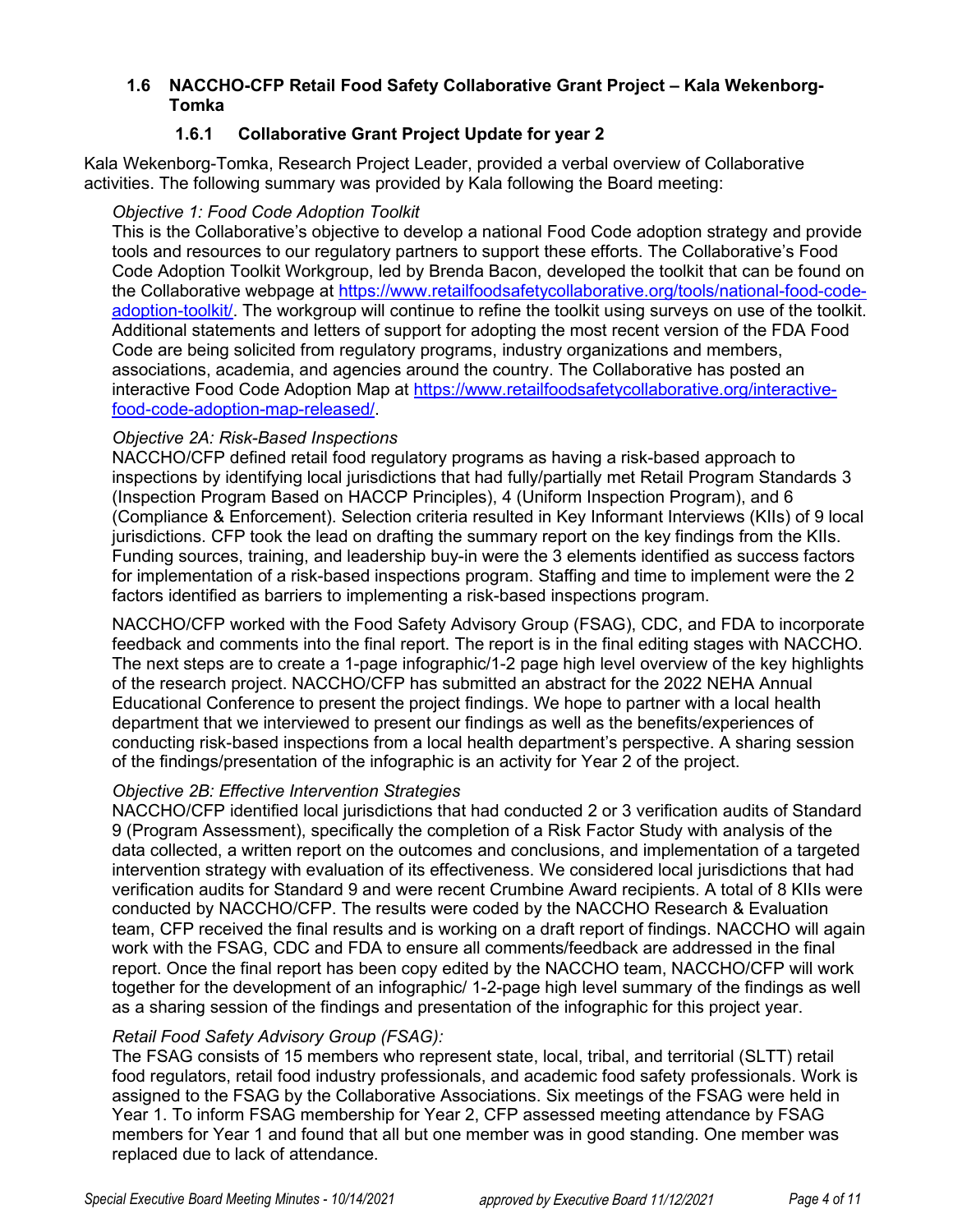## *2020-21 FSAG Highlights*

- $\checkmark$  6 meetings, 6+ hours participating
- $\checkmark$  In depth presentation on the FDA's New Era of Smarter Food Safety
- $\checkmark$  Review of 3 infographics
	- o Check 5 for Food Safety
	- o Active Managerial Control/Food Safety Management Systems
	- o Retail Food Safety Culture
- $\checkmark$  Review and provide comments for Risk-Based Inspections research project
	- $\circ$  Key informant interview quide
	- $\circ$  Strategies and recommendations to overcoming barriers of implementing risk-based inspections
	- o Final report of the project
- $\checkmark$  Review and provide comments for the Risk Factor Study/Intervention Strategies project
	- $\circ$  Study review plan
	- $\circ$  Key informant interview quide
- $\checkmark$  Timely response to requests for input on a variety of topics, including but not limited to:
	- o Food Code adoption toolkit content
	- o Retail mapping activities
	- o Identification of retail food program standards networks

NACCHO and CFP are thankful to have these food safety professionals at our fingertips and look forward to collaborating with them more in 2022.

#### *Objective 3: Retail Program Standards networks*

For our work on objective 3 to build upon the FDA's Retail Program Standards technical assistance strategy to provide a "multiplier effect" to promote participation and implementation of the Retail Program Standards by SLTTs, NACCHO/CFP is looking at existing Retail Program Standards networks. CFP, NACCHO, AFDO, and NEHA sent messages to their members to identify Retail Program Standards networks. 14 networks were identified based on the selection criteria. CFP researched local jurisdictions that were involved in the networks to assess enrollment in and conformance with the Retail Program Standards. CFP, NACCHO, CDC and FDA are finalizing the inclusion/exclusion criteria of jurisdictions to be in the focus groups. NACCHO/CFP plan to conduct 2 to 3 focus groups with 6 to 8 participants in each focus group. All participants will be from the same network and the network leader will not be a part of the focus group. We hope to include focus groups with participants from networks that are led by a FDA Retail Food Specialist, a state health department, and jointly led by locals. Invites to participants will be sent on 10/20/21. Focus groups will be held 11/16/21-12/9/21.

NACCHO/CFP will then identify success factors of networks and conformance with the retail food program standards.

Discussion:

- Dave McSwane asked the Board to forward any information regarding regulatory agencies that have recently adopted the Food Code, how that has made their food safety program stronger, and if the Food Code Adoption Tool Kit provided assistance.
- Testimony from industry would also be beneficial for those companies that deal with regulations from multiple jurisdictions.
- Another resource from FDA is the 2020 annual adoption map as it captures additional variables on Food Code adoption and is complementary to the Collaborative's Food Code Adoption Tool Kit map. [https://www.fda.gov/food/fda-food-code/adoption-fda-food-code-state-and-territorial](https://www.fda.gov/food/fda-food-code/adoption-fda-food-code-state-and-territorial-agencies-responsible-oversight-restaurants-and-retail)[agencies-responsible-oversight-restaurants-and-retail.](https://www.fda.gov/food/fda-food-code/adoption-fda-food-code-state-and-territorial-agencies-responsible-oversight-restaurants-and-retail)

| <b>Action</b><br><b>Item</b> | Motion to acknowledge the verbal report for the Collaborative Grant Project.<br>(Johnson/Oswald) |
|------------------------------|--------------------------------------------------------------------------------------------------|
|                              | Above motion passed by unanimous consent with no opposition and no abstentions.                  |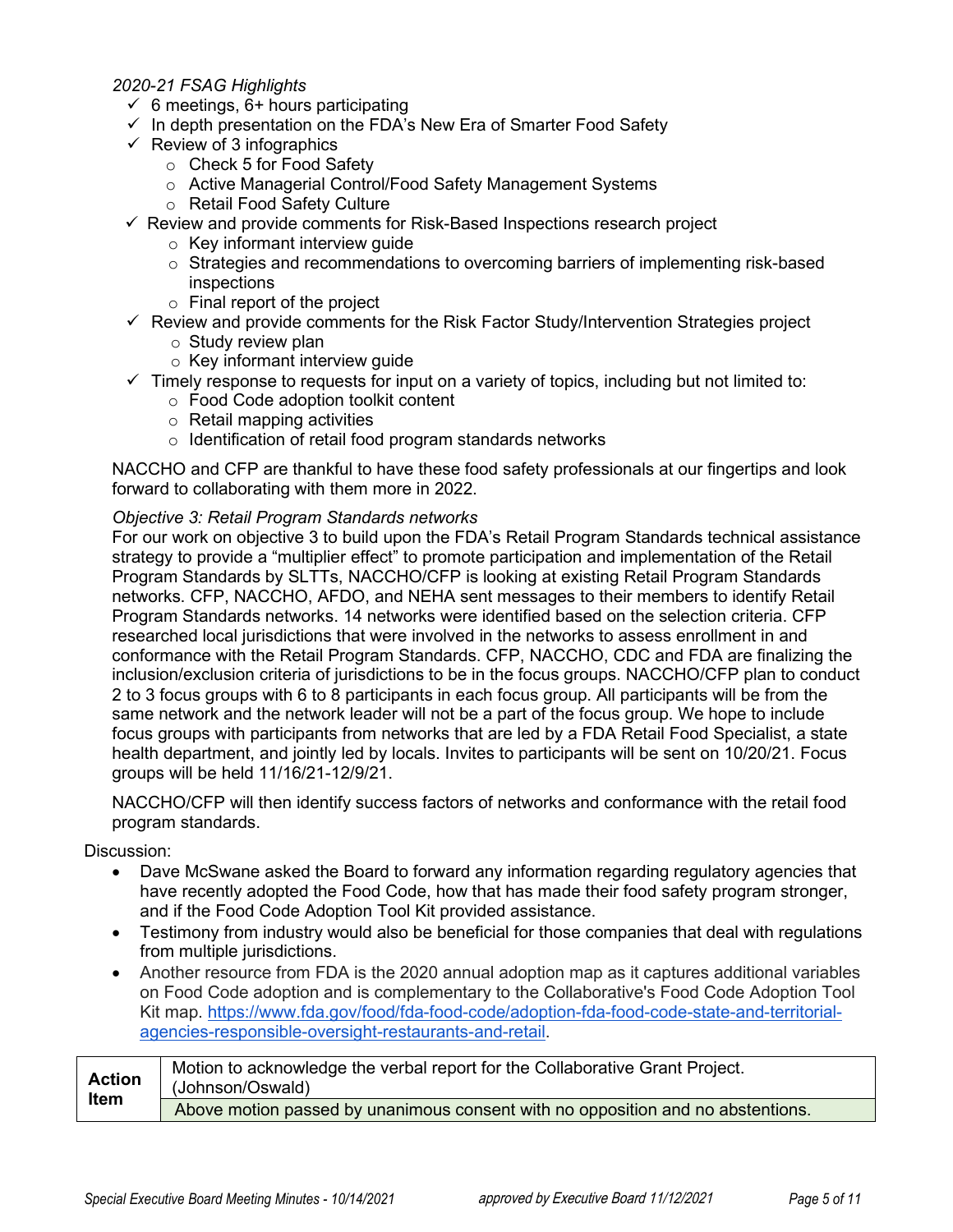## **2.0 Council Reports and Approval of Committee Chairs, Vice Chairs, or Co-Chairs and Membership Rosters (Binder 2)**

Becky Vought acknowledged the work completed by the Council and Committee Chairs and the work done behind the scenes to formulate the proposed rosters.

Originally, 264 volunteers indicated an interest in serving on a committee. A total of 23 committees (Standing and Council combined) are approved for this biennium. Because some committees did not have enough volunteers to fill the required voting positions, a second volunteer request was sent to all CFP members resulting in a final total of 295 applicants. The CFP governing documents have specific requirements for filling committee positions. A color-coding Excel spreadsheet was created by Becky to identify assignments and help ensure requirements were met.

Discussion:

- Final rosters will be created based on any changes approved during today's meeting.
- Federal consultants still need to be added for some committees.
- "Balance" on a committee does not mean "equal," but means a good mix of voices from the various constituency groups.
- A question was asked regarding how quickly the roster approval process can be finalized. Once final roster drafts are available, an additional five (5) days is needed for the e-vote process.
- The instructions on how to populate initial committee rosters needs improvement with enough detail on how to interpret and apply the "selection rules" from our governing documents.
- The FDA requested approval to add an additional non-voting member on some committees to assist in succession planning.
	- $\checkmark$  The specific committees for this request are the Food Safety Management System (FSMS) Committee, the Local Regulatory Representation Committee, and the Food Protection Manager Certification Committee (FPMCC).
	- $\checkmark$  The consensus was that this request could be fulfilled since the governing documents do not prevent any CFP member from attending any committee meeting.
- Clarification was made that organizations like AFDO and NEHA fall within the Industry-Support constituency.
- Do members selected from "any constituency" impact constituency voting member balance?
- Non-voting positions do not require to be balanced between industry and regulatory.

Following the discussion of agenda items 2.1, 2.2, and 2.3 and the passage of motions to table the approval of committee rosters (as documented below), discussion returned to this agenda item.

- Concerns were expressed regarding the short timeline for this biennium and the need for committees to begin their tasks as soon as possible.
- Can we approve rosters as "draft" so that the Committee Chairs can notifying committee members of their selection? This would mean that some could be disappointed because they would first be told they are a member but then removed from a voting position.
- If a member serves as a voting member on one council committee and as an alternate on another council committee, can that person ever be allowed to move into a voting position on that second committee? Many alternates already serve as a voting member of another council committee thereby limiting who could move into voting positions.
	- $\checkmark$  The Board has authority to revisit the Biennial Meeting / Conference Procedures and make changes if problems with committee vacancies occur.
	- $\checkmark$  If low volunteerism is a concern, do we want to hold back volunteers that are willing to serve on multiple committees?
	- $\checkmark$  It was suggested that we suspend the rule that members can only serve on only one (1) Council Committee (Biennial Meeting / Conference Procedures, article VIII, C, 1).

| <b>Action</b><br><b>Items</b> | Motion to suspend article VIII, C, 1 of the Biennial Meeting / Conference Procedures<br>regarding voting member limitations, approve the rosters for all three (3) councils as<br>submitted in a draft format for Council Chair use only, but to allow Council Chairs to<br>continue to edit rosters as needed and to submit a final version for e-vote by October 20<br>(Daniels/Huffman). |
|-------------------------------|---------------------------------------------------------------------------------------------------------------------------------------------------------------------------------------------------------------------------------------------------------------------------------------------------------------------------------------------------------------------------------------------|
|-------------------------------|---------------------------------------------------------------------------------------------------------------------------------------------------------------------------------------------------------------------------------------------------------------------------------------------------------------------------------------------------------------------------------------------|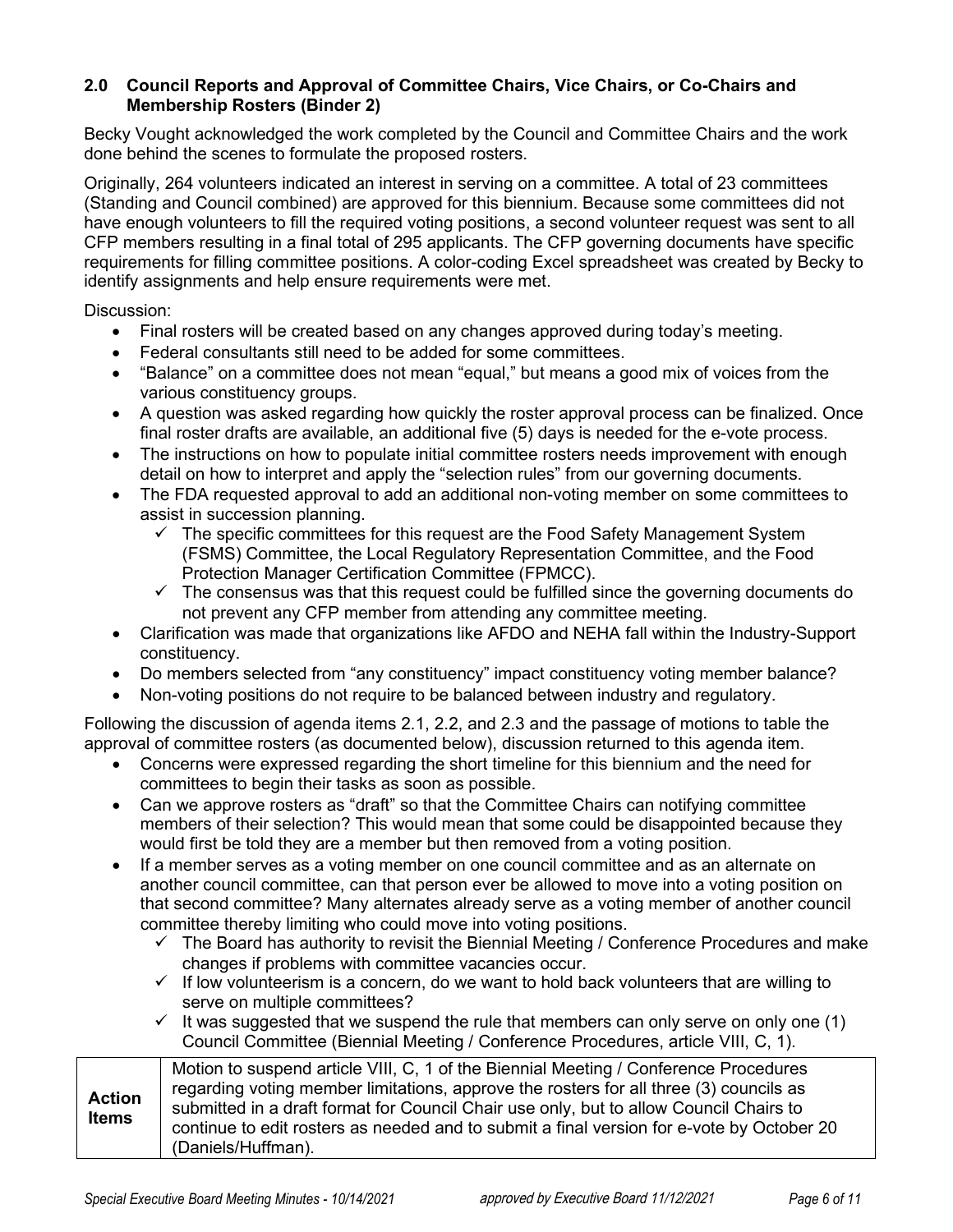Above motion passed by unanimous consent with no opposition and no abstentions. □ Final Council Committee rosters to be provided by October 20 for e-vote approval. **NOTE:** The above motion was discussed and passed AFTER discussion of the Council reports and draft committee rosters as documented below. The above motion essentially rescinds the motions documented below specific to agenda items 2.1, 2.2, and 2.3.

# **2.1 Council I Report – Tom McMahan, Rodney Blanchard**

Tom McMahan, Council I Chair, provided a verbal report on activities to establish the Council Committees assigned to Council I.

| <b>Action</b><br>Item | Motion to acknowledge the Council I report and the two (2) Committee periodic reports,<br>and to table the rosters for further review and future e-vote. (Johnson/Jackson)<br>Above motion passed by unanimous consent with no opposition and no abstentions. |
|-----------------------|---------------------------------------------------------------------------------------------------------------------------------------------------------------------------------------------------------------------------------------------------------------|
|                       | NOTE: Following additional discussion, a subsequent motion was passed to approve the<br>roster in draft format followed by an e-vote approval (see agenda item 2.0 above).                                                                                    |

# **2.1.1 Approval of Council I committee membership**

# **2.1.1a Joint Shellfish Committee**

Written periodic report acknowledged. Approval of roster tabled for future e-vote (see agenda item 2.0 above).

# **2.1.1b Foodborne Illness Investigation Committee**

Written periodic report acknowledged. Approval of roster tabled for future e-vote (see agenda item 2.0 above).

# **2.2 Council II Report – Joetta DeFrancesco and Courtney Halbrook**

Joetta DeFrancesco, Council II Chair, provided a brief narrative on the process used to populate their committee rosters.

| <b>Action</b><br>Item | Motion to acknowledge the Council II report and the six (6) Committee periodic reports, and<br>to table the rosters for further review and future e-vote (Johnson/Lawrence). |
|-----------------------|------------------------------------------------------------------------------------------------------------------------------------------------------------------------------|
|                       | Above motion passed by unanimous consent with no opposition and no abstentions.                                                                                              |
|                       | NOTE: Following additional discussion, a subsequent motion was passed to approve the                                                                                         |
|                       | roster in draft format followed by an e-vote approval (see agenda item 2.0 above).                                                                                           |

# **2.2.1 Approval of Council II committee membership**

# **2.2.1a Food Defense Committee**

Discussion:

• A question was raised regarding the assigned Food Defense Committee charge from Issue 2020-II-009 referencing "Appendix 2, Section 4," but with no document title. The assigned charge cannot be changed, but the Board can provide clarification.

| <b>Action</b> | $\Box$ Conference Chair to investigate and provide clarity regarding the Food Defense |
|---------------|---------------------------------------------------------------------------------------|
| Item          | Committee charge as stated in Issue 2020-II-009.                                      |

Written periodic report acknowledged.

Approval of roster tabled for future e-vote (see agenda item 2.0 above).

# **2.2.1b Local Regulatory Representation Committee**

Written periodic report acknowledged. Approval of roster tabled for future e-vote (see agenda item 2.0 above).

# **2.2.1c Allergen Committee**

Written periodic report acknowledged. Approval of roster tabled for future e-vote (see agenda item 2.0 above).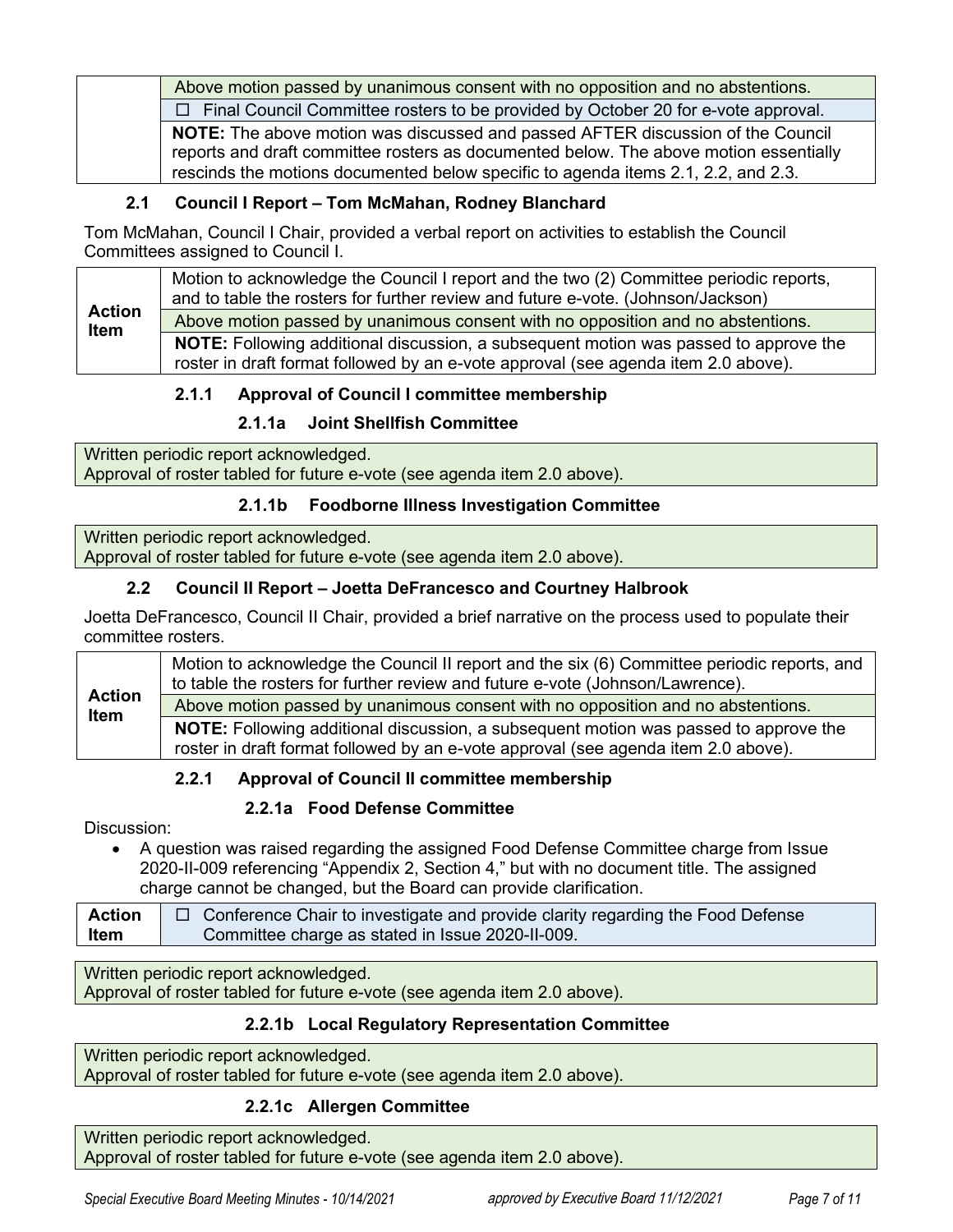# **2.2.1d Digital Food Safety System Committee**

Written periodic report acknowledged. Approval of roster tabled for future e-vote (see agenda item 2.0 above).

# **2.2.1e Employee Food Safety Training Committee**

Written periodic report acknowledged.

# Approval of roster tabled for future e-vote (see agenda item 2.0 above).

## **2.2.1f Food Safety Management System Committee**

Written periodic report acknowledged. Approval of roster tabled for future e-vote (see agenda item 2.0 above).

## **2.3 Council III Report –Christine Applewhite and Don Schaffner**

Christine Applewhite, Council III Chair, provided a verbal overview of their assigned committees and discussed some of the challenges faced when trying to provide balance on the rosters.

| <b>Action</b><br><b>Item</b> | Motion to acknowledge the Council III report and the four (4) Committee periodic reports,<br>and to table the rosters for further review and future e-vote (Lawrence/Johnson).    |
|------------------------------|-----------------------------------------------------------------------------------------------------------------------------------------------------------------------------------|
|                              | Above motion passed by unanimous consent with no opposition and no abstentions.                                                                                                   |
|                              | <b>NOTE:</b> Following additional discussion, a subsequent motion was passed to approve the<br>roster in draft format followed by an e-vote approval (see agenda item 2.0 above). |

# **2.3.1 Approval of Council III committee membership**

## **2.3.1a Evaluation of Intended Use Hazards During Retail Meat Grinding Committee**

Written periodic report acknowledged. Approval of roster tabled for future e-vote (see agenda item 2.0 above).

# **2.3.1b Retail Sushi HACCP Standardization Committee**

Written periodic report acknowledged. Approval of roster tabled for future e-vote (see agenda item 2.0 above).

# **2.3.1c Disinfection of Food-Contact Surfaces Committee**

Discussion:

• Can an EPA consultant be included on this committee? The Biennial Meeting / Conference Procedures reference this exemption, but it is specifically states this exemption is for the 2018- 2020 biennium. The Conference Chair requested the FDA work with the Council Chair and the Committee Chair and Co-Chair to identify a possible EPA consultant.

**Action Item** □ Council II Chair, and the Chair and Co-Chair of the Disinfection of Food-Contact Surfaces Committee, to work with the FDA to identify a possible EPA consultant for the Disinfection of Food Contact Surfaces Committee.

Written periodic report acknowledged. Approval of roster tabled for future e-vote (see agenda item 2.0 above).

# **2.3.1d Safe Use of Returnable Container Committee**

Written periodic report acknowledged. Approval of roster tabled for future e-vote (see agenda item 2.0 above).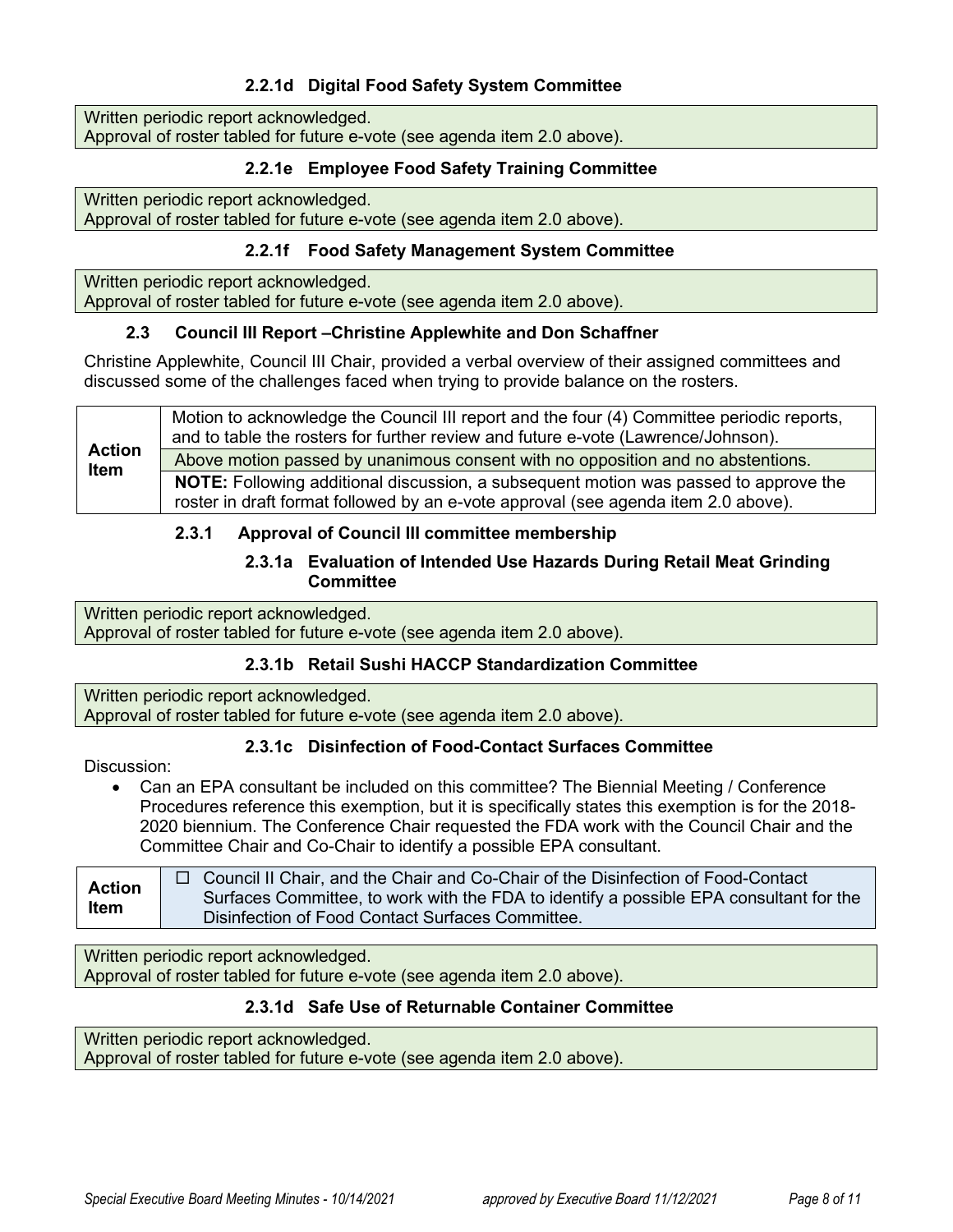# **3.0 Standing Committee Reports (Binder 3)**

# **3.1. Approval of Rosters for Standing Committees for the 2021-2023 Biennium**

In the interest of time, it was suggested that all Standing Committee rosters be approved via a single motion.

Discussion:

• Two (2) Standing Committees are marked as Council II Committees and their reports should be corrected. The Conference Chair stated she will correct the reports.

| Motion to acknowledge ALL Standing Committee written reports and to approve ALL   |
|-----------------------------------------------------------------------------------|
| Above motion passed by unanimous consent with no opposition and no abstentions.   |
| Conference Chair to ensure committee periodic reports are correctly identified as |
|                                                                                   |

## **3.1.1 Audit – Daniel Follette, Chair**

Written report acknowledged and roster approved; see agenda item 3.1 above.

## **3.1.1a Recommendation for Accounting Firm to perform the 4-year audit**

Due to time limitations, this agenda item was not discussed.

**Action Item**  $\Box$  Agenda item to be transferred to next Executive Board meeting agenda or discussed via the e-vote process.

### **3.1.2 Constitution, Bylaws/Procedures – Davene Sarrocco-Smith, Chair and Sean Dunleavy, Vice-Chair**

Written report acknowledged and roster approved; see agenda item 3.1 above.

## **3.1.3 Finance Committee – Terry Levee, Chair**

Written report acknowledged and roster approved; see agenda item 3.1 above.

### **3.1.4 Food Protection Manager Certification – Jeff Hawley, Interim Chair and Susan Quam, Vice- Chair**

Written report acknowledged and roster approved; see agenda item 3.1 above.

## **3.1.5 Issue – Patrick Guzzle, Chair, Ann Johnson and Linda Zaziski, Co-Vice Chairs**

Written report acknowledged and roster approved; see agenda item 3.1 above.

## **3.1.6 Nominating – David Lawrence, Chair**

Written report acknowledged and roster approved; see agenda item 3.1 above.

## **3.1.7 Program –Dr. Benjamin Chapman, Chair and Veronica Byrant, Vice-Chair**

Written report acknowledged and roster approved; see agenda item 3.1 above.

### **3.1.8 Program Standards Committee – Angie Wheeler, Chair; Kenesha Williamson and Andre Pierce Co-Vice Chairs**

Written report acknowledged and roster approved; see agenda item 3.1 above.

## **3.1.9 Resolutions – Chirag Bhatt, Chair**

Written report acknowledged and roster approved; see agenda item 3.1 above.

## **3.1.10 Publications – Gina Nicholson Kramer and Tim Tewksbary, Co-Chairs**

Written report acknowledged and roster approved; see agenda item 3.1 above.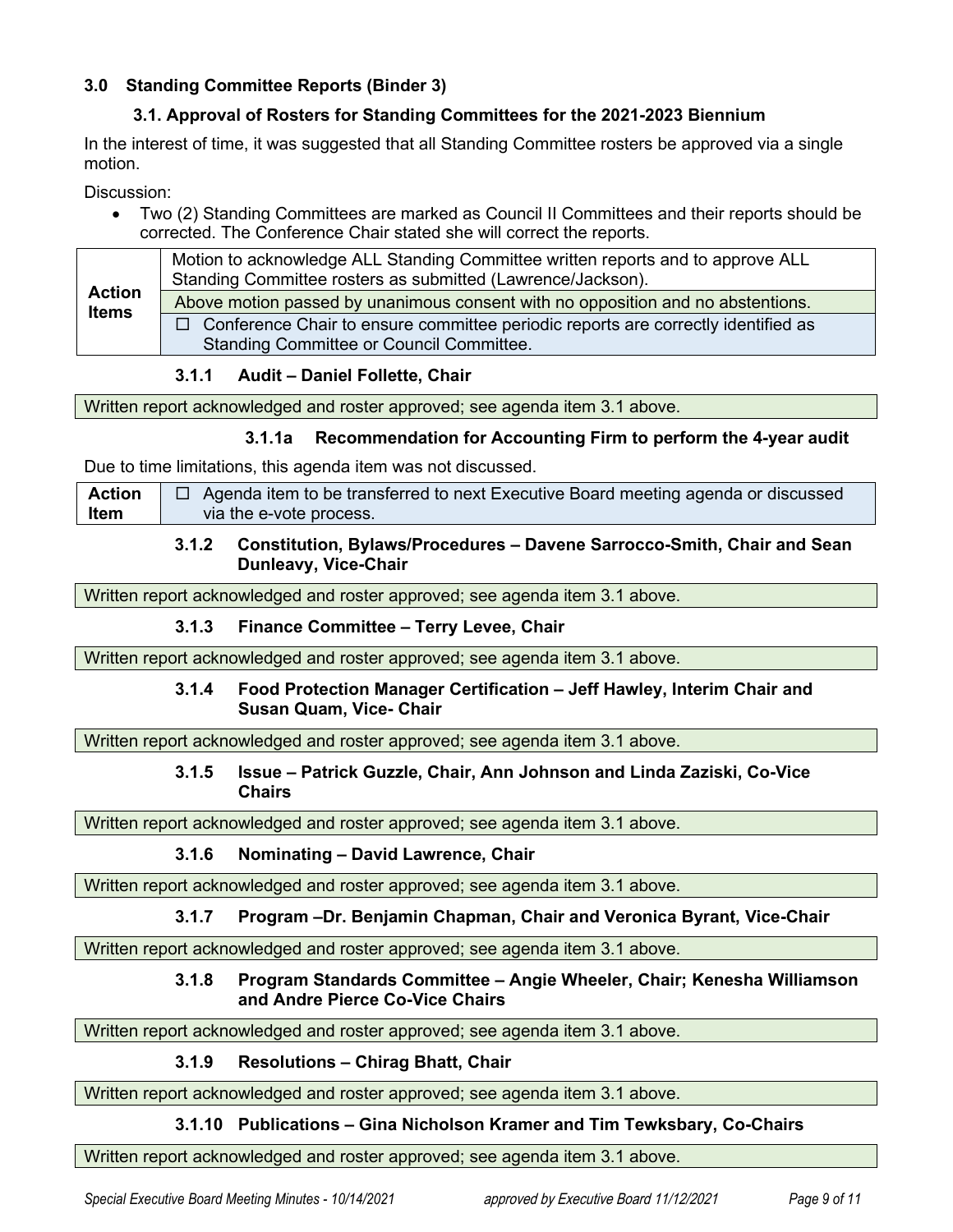Written report acknowledged and roster approved; see agenda item 3.1 above.

#### **4.0 Special Committees and Reports**

*Note: No Special Committee reports were required for this meeting of the Executive Board*

### **5.0 New Business (Binder 5)**

### **5.1 Published Board Rosters – content that appears in the roster that is posted on the CFP website – Vicki Everly**

Vicki Everly, Executive Assistant, explained that some Board members have expressed concern regarding detailed contact information being posted publicly on the CFP website. It is recommended that we begin maintaining two (2) separate rosters, one for internal use and one for publication on the CFP website.

|                               | Motion to maintain two (2) separate Board rosters, one for internal use only and an<br>abbreviated version for external publication on the CFP website. (Jackson/Johnson)                                                                                                                                                               |
|-------------------------------|-----------------------------------------------------------------------------------------------------------------------------------------------------------------------------------------------------------------------------------------------------------------------------------------------------------------------------------------|
|                               | Above motion passed by unanimous consent with no opposition and no abstentions.                                                                                                                                                                                                                                                         |
| <b>Action</b><br><b>Items</b> | $\Box$ Executive Assistant to create and maintain two (2) separate versions of the Board<br>roster as follows:                                                                                                                                                                                                                          |
|                               | 1. Full version ONLY for Internal EB use listing all contact information provided:<br>Name (first, last)<br>Employer<br>Mailing address / City, State, Zip<br>Phone / Email address<br>2. Abbreviated, public facing version intended for posting on the CFP Website:<br>Name (first, last)<br>Employer<br>City, State<br>Email address |

## **5.2 TEAMs account – Use of TEAMS account for meetings, replacement of Pragmatic – David McSwane**

Due to time limitations, this agenda item was not discussed.

**Action Item**  $\Box$  Agenda item to be transferred to next Executive Board meeting agenda or discussed via the e-vote process.

## **5.3 Filling vacancy for Local Representative from the Northeast Region. – Becky Vought**

Jessica Fletcher recently resigned from the Board as the Northeast Local Regulatory representative. There are currently only five (5) members in this constituency. Outreach was sent to the one (1) member with CFP experience and a response is pending; the other four (4) constituency members are brand new to CFP and may not be experienced enough with CFP to serve on the Board.

Discussion:

- Can this position be left vacant if we are unable to find a suitable volunteer?
- The FDA Regional Specialist has been contacted for assistance in finding a candidate to fill this position.
- Cathy Feeney, representing state regulators for this region, volunteered to assist in finding a candidate from Massachusetts as there are many local jurisdictions in this state.

**Action Item**  $\Box$  Outreach will continue for a Northeast Region local regulatory representative and an evote will be conducted if a suitable candidate is found; target completion date is the end of November 2021.